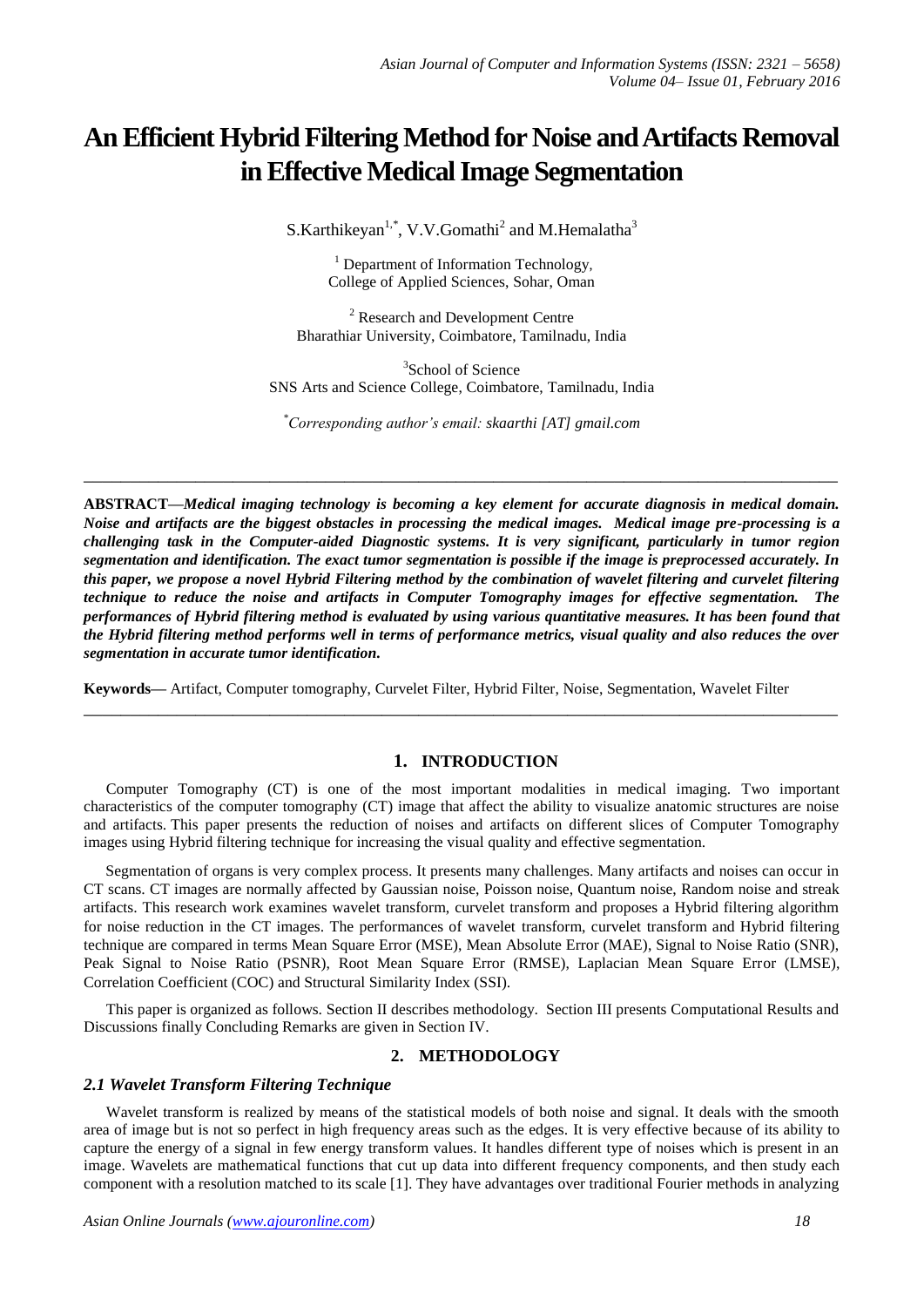physical situations where the signal contains discontinuities and sharp spikes [2]. It can be very useful for blur as well as noise removal from images, by preserving important details. For example here we have described Discrete Wavelet Transform decomposition in one level.



**Figure 1:** Discrete Wavelet Transform for Streak artifacts CT Image in one level decomposition

# Advantages:

 $\triangleright$  Its simplicity and its potential to benefit from a greater range of orthogonal and bi-orthogonal filters. It also brings the possibility of extracting edge information, which provides essential visual cues in the clinical interpretation of images. The wavelet has the ability to approximate an image with just a few coefficients independent of the original image resolution and, thus, makes possible the comparison of images of different resolutions [3].

### Drawbacks:

- $\triangleright$  Wavelet Transform filtering smooth areas are partitioned by edges, and while edges are irregular across, they are classically smooth curves.
- $\triangleright$  Wavelet transform is many wavelet coefficients are needed to account for edges i.e. singularities along lines or curves which results into relatively high mean squared error (MSE) [4].
- $\triangleright$  The wavelet coefficients amplitude differs largely [5].
- $\triangleright$  The DWT cannot distinguish between the contrasting diagonal directions [5]
- $\triangleright$  It is not efficient for two-dimensional singularities [6].

# *2.2 Curvelet Transform Filtering Technique*

Curvelet transform as a recently developed mathematical transform is often used as time-frequency and multiresolution analysis tool in the signal and image processing domain. Curvelet transform is a multi-scale geometric wavelet transforms, can represent edges and curves singularities much more efficiently than traditional wavelet. Meanwhile Candes and Donoho [7] develeped a new theory of multi resolution analysis called the curvelet transform. This mathematical transform differs from wavelet and related other mathematical transform. The curvelet transform as a multiscale transform has directional parameters occurs at all scales, locations, and orientations [8]. It is superior to wavelet in the expression of image edge, such as geometry characteristic of curve and beeline, which has already obtained good research results in image denoising. It has good orientation characteristic [9]. It is developed to overcome the intrinsic limitation of conventional multiresolution techniques and has better directional and edge representation facilities.

The Curvelet transform recovers the original image from the noisy one using lesser coefficients than denoising using the Wavelet transform. The curvelet transform is made up of a sequence of steps. It uses a wavelet transform algorithm to decompose an n by n image I into J+1 subband arrays of size n x n.

Advantages:

 $\triangleright$  The curvelet transform represents edges better than wavelets, and is therefore well-suited for multiscale edge enhancement [13].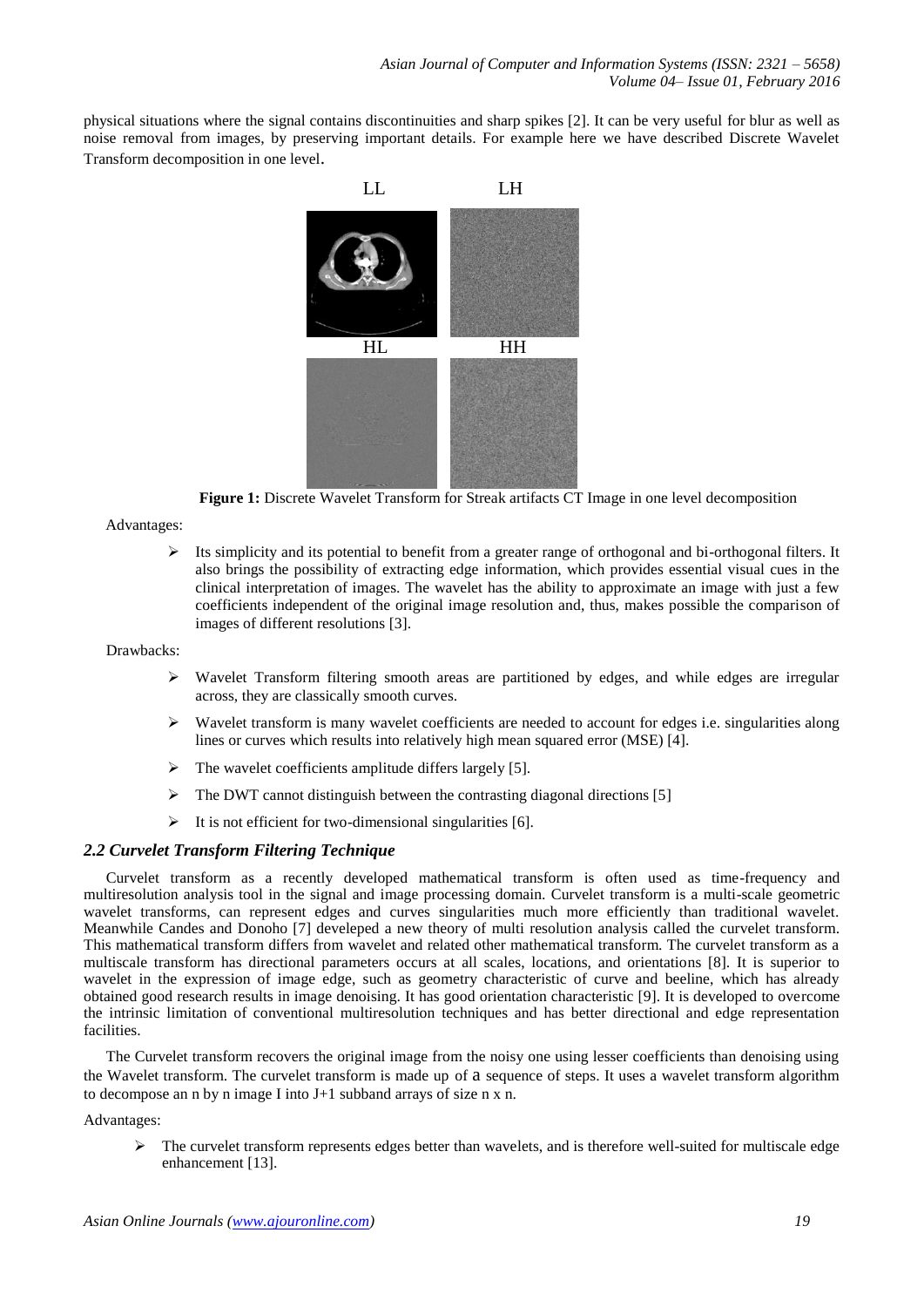- $\triangleright$  The curvelet transform, there is better detection of noisy contours than with other methods.
- $\triangleright$  Curvelet Transform gives a superior performance in image denoising due to properties such as sparsity and multiresolution structure.

Drawbacks:

- $\triangleright$  Curvelet transform filter performs well when considering the other existing filters. Few limitations were observed while implementing the curvelet transform. Jiang Taoa and Zhao Xinb(2008)[9] ; Jianwei Ma and Gerlind Plonka (2010) [10] both are mentioned few drawbacks in their paper. The following are the Observed Limitations
- $\triangleright$  The discrete curvelet transform is highly redundant.
- $\triangleright$  They are not optimal for sparse approximation of curve features.
- $\triangleright$  The denoising effects were good in curvelet transform, but more radial stripes produced after using curvelet transform.
- $\triangleright$  Curvelet method is performing effective with gray scale images not binary images in point of intensity level and also random size images.

#### *2.3 Proposed Hybrid Filtering Algorithm*

Hybrid Filtering Algorithm is proposed to avoid the drawbacks of the wavelet transform and curvelet transform. Here Hybrid filtering algorithm is designed to avoid the above said limitation and filter efficiently.

Step I: Consider the noisy Single Dicom image or slices of Dicom images

Step II: Apply the 2D FFT and obtain Fourier samples  $\hat{f}[n_1, n_2] - n/2 \le n_1, n_2 < n/2$ Step III: For each scale *j* and angle  $\ell$ , form the product  $\tilde{U}_{j,\ell}[n_1, n_2]$   $\hat{f}[n_1, n_2]$ 

Step IV: Wrap this product around the origin and obtain  $\hat{f}_{j,\ell}[n_1,n_2] = W(\tilde{U}_{j,\ell}\hat{f})[n_1,n_2]$ , Where the range for  $n_1$  and  $n_2$  is now  $0 \le n_1 < L_{1,j}$ , and  $0 \le n_2 < L_{2,j}$  (for  $\theta$  in the range  $(-\pi/4, \pi/4)$ ).

Step V: Apply the inverse 2D FFT to each  $_{\hat{f}_{j,l}}$ , hence collecting the discrete coefficients  $c^D(j,\ell,k)$ .

Step VI: Apply the Wavelet Transform.

Fast Fourier transform is applied to the input image with noise, where the Fourier sample data are obtained for the image. Wrapping is performed. 2D IFFT is involved, to obtain the discrete coefficients. This process are performed again with the discrete coefficient data, where instead of wrapping, unwrapping is done in similar method. Curvelets are designed to handle curves using only a small number of coefficients. Wavelet transform involves in down sampling the image during the initial stage of the process. Wavelet filter shall be decided as daubechies or Haar transform. The next step of the process involves in low pass filtering and high pass filtering. The low pass filter and high pass filter kernel values are dependent upon the wavelet filter selected for the process. The input image shall be involved to both low pass and high pass filter and each result again performed with both the filter to obtain LL, LH, HL and HH. The LL components are the approximation coefficients and LH, HL, HH are the diagonal coefficients. These LL components shall have the smooth component data's of every pixel and rest of the coefficients shall have the contrast information of LL. Only these LL components are considered for the final output. The output of curvelet filter shall be directly given to wavelet. The wavelet transform unsharpened the curve value and also involves segregating the information pixel. Approximation coefficient information of the every pixel shall be the output. Thus the proposed method results shall give the quality metrics value.

# *2.4 Medical image quality metrics (MIQM) for performance evaluation of denoised images*

Medical Image quality assessment is a complex problem due to the subjective nature of human visual perception. Medical Image Quality Metric (MIQM) is vital in the development of Medical image processing algorithms such as enhancement, deblurring, denoising etc., as it can be used to evaluate their performances in terms of the quality of the processed image. Quality of a medical image can be assessed either subjectively through human evaluation or objectively through computer calculation. MIQM is to produce an objective metric which can predict the image quality as closely to the human subjectivity as possible. The easiest way of quality assessment perhaps is by direct pixel comparison between the two images [11].

Different kinds of statistical measurement such as Mean Square Error (MSE), Mean Absolute Error (MAE), Signalto-Noise Ratio (SNR), Peak Signal-to-Noise Ratio (PSNR), Root Mean Square Error (RMSE), Laplacian Mean Square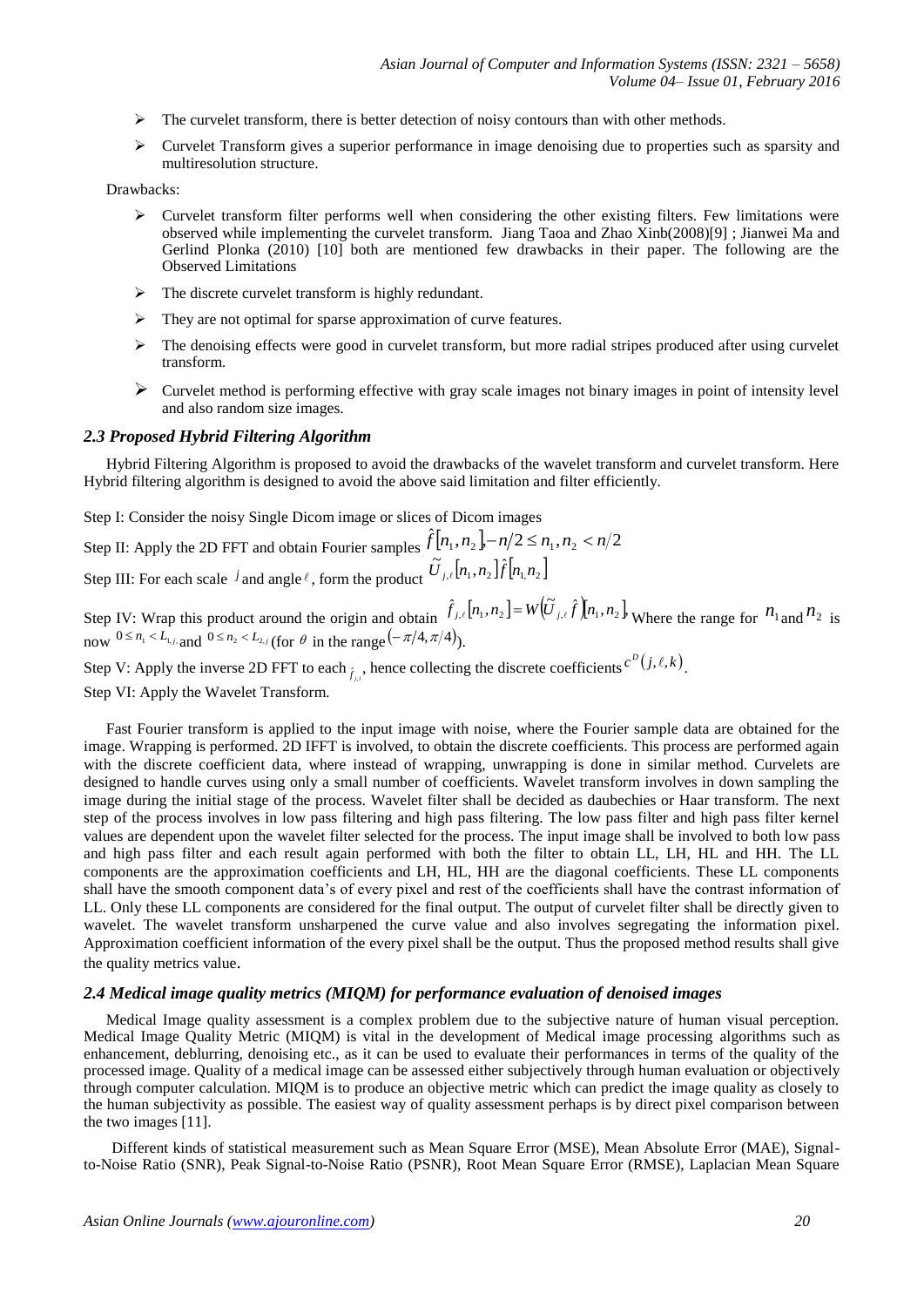Error (LMSE), Correlation Coefficient (COC), Structural Similarity Index (SSI) are used to evaluate the performance of the filtering techniques.

#### *2.4.1 Mean Square Error:*

The simplest and most widely used image quality measurement is Mean Square Error (MSE), computed by averaging the squared intensity differences of distorted and reference image pixels, along with the related quantity of Peak Signal-to-Noise Ratio (PSNR). The large value of MSE means that the image is of poor quality. MSE measures the average of the squares of the errors. The error is the amount by which the value implied by the estimator differs from the quantity to be estimated. MSE is defined as follow:

$$
MSE = \frac{1}{M \times N} \sum_{x=1}^{M} \sum_{y=1}^{N} (I(x, y) - \bar{I}(x, y))^{2}
$$

where  $I(x, y)$  and  $I(x, y)$  are the reference image and the test image with coordinate (x, y) and size  $M \times N$  respectively.

#### *2.4.2 Mean Absolute Error:*

The Mean Absolute Error (MAE) measures the average magnitude of the errors or noise. It measures accuracy for continuous variables.

The mean absolute error function is given by

$$
MAE(t) = \frac{1}{n} \sum_{i=1}^{k} f_i |x_i - t| = \sum_{i=1}^{k} p_i |x_i - 1|
$$

Where xi, t denotes the restored and original image. As the name suggests, the mean absolute error is a weighted average of the absolute errors, with the relative frequencies as the weight factors.

#### *2.4.3 Signal-to-Noise-Ratio:*

Signal-to-Noise Ratio (SNR) is a measure to quantify how much a signal has been corrupted by noise. SNR is defined as the image contrast divided by the standard deviation of the image densities in the selected area.

$$
SNR(dB) = 10 \log_{10} \left( \frac{\sum_{i,j} x(i,j)^2}{\sum_{i,j} (x(i,j) - y(i,j))^2} \right) \longrightarrow (3)
$$

for  $0 \le i \le M - 1$  and  $0 \le i \le N - 1$ , where  $x(i, j)$  denotes pixel  $(i, j)$  of the original ("clean") image and denotes  $y(i, j)$  denotes pixel  $(i, j)$  of the noisy image.

In Image processing, the SNR of an image is usually calculated as the ratio of the mean pixel value to the standard deviation of the pixel values over a given neighborhood. If the SNR value is high the image quality will be high. The SNR value of the noisy image is low compared to the original image.

#### *2.4.4 Peak Signal-to-Noise Ratio:*

Peak Signal-to-Noise Ratio (PSNR) is the most popular and widely used objective image quality metric but it does not correlate well with the subjective assessment [12]. The ratio is between the maximum possible power of a signal and the power of corrupting noise. The small value of PSNR means that image is of poor quality. PSNR is usually expressed in terms of the logarithmic decibel scale. The PSNR is defined as

$$
PSNR = 10. \log_{10} \left( \frac{MAX_1^2}{MSE} \right)
$$

Here,

Where

*MAX*<sup>1</sup> - The maximum possible pixel value of the image. When the pixels are represented using 8 bits per sample, this is 255.

*MSE* - Mean Squared Error

$$
MSE = \frac{1}{MN} \sum_{i=1}^{M} \sum_{j=1}^{N} [g(i, j) - f(i, j)]^{2}
$$

Where, M and N are the total number of pixels in the horizontal and the vertical dimensions of image. g denotes the noise image and f denotes the filtered image.

# *2.4.5 Root Mean Square Error:*

*Asian Online Journals (www.ajouronline.com) 21*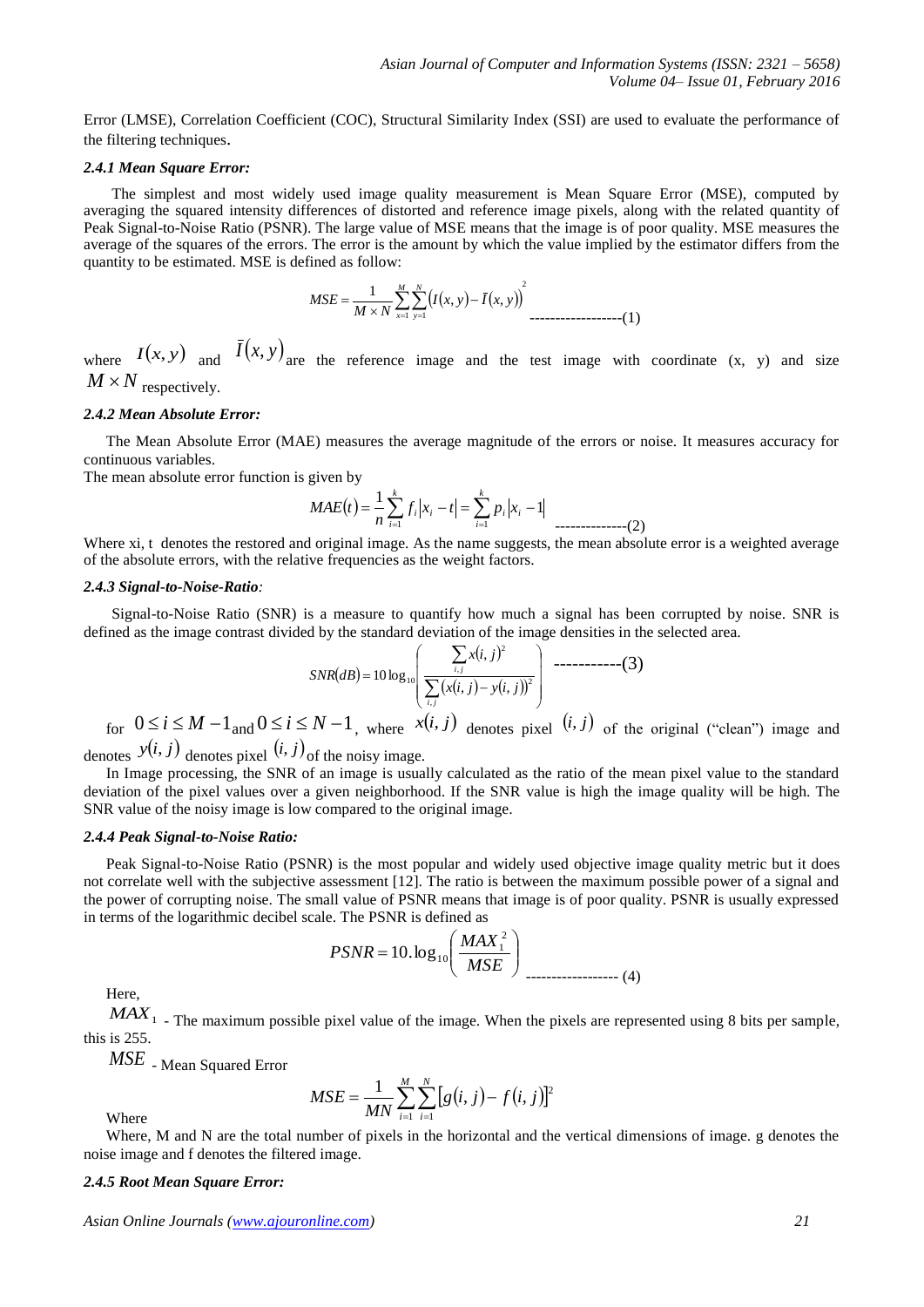The Root Mean Square Error (RMSE) is used to find the total amount of difference between two images. It indicates the root of average difference of the pixels throughout the image. It gives the measure of prediction accuracy and prediction error respectively. To construct the root mean square error, the determination of residuals is important. Residuals are the difference between the actual values and the predicted values.

RMSErrors = 
$$
\sqrt{\frac{\sum_{i=1}^{n} (\hat{y}_i - y_i)^2}{n}}
$$
 (5)

Where  $y_i$  is the observed value for the ith observation and  $\hat{y}_i$ is the predicted value. Squaring the residuals, averaging the squares, and taking the square root gives the r. m .s error.

## *2.4.6 Laplacian Mean Square Error:*

This measure is based on the importance of edges and objective boundaries in images for the human observer. The large value of Laplacian Mean Square Error (LMSE) means that image is of poor quality [13]. LMSE is defined as follow:

 2 1 1 2 1 1 , , ˆ , *<sup>M</sup> m N n M m N n L x m n L x m n L x m n LMSE* -----------(6)

Where, L (m, n) is laplacian operator  $L(x(m, n)) = x(m+1, n) + x(m-1, n) + x(m, n+1) + 4x(mn)$ 

# *2.4.7 Correlation Coefficient:*

Correlation Coefficient (COC) represents the strength and direction of a linear relationship between two variances. The COC is used to measure the similarity between the original image and despeckled image. COC are expressed as values between  $+1$  and  $-1$ . If the correlation coefficient is near to  $+1$ , then there exists stronger positive correlation between the original and despeckled image.

The Pearson correlation coefficient is defined as:

$$
r = \frac{\sum_{i} (x_i - x_m)(y_i - y_m)}{\sqrt{\sum_{i} (x_i - x_m)^2} \sqrt{\sum_{i} (y_i - y_m)^2}}
$$

Where xi is the intensity of the ith pixel in image 1, yi is the intensity of the ith pixel in image 2, xm is the mean intensity of image 1, and ym is the mean intensity of image 2.

#### *2.4.8 Structural Similarity Index:*

The Structural Similarity Index (SSI) Measure is a method for measuring the similarity between two images. SSI is designed to improve on traditional methods like PSNR and MSE. The SSI metric is calculated on various windows of an image. SSI can better reflect the visual quality and structure similarity between the target image and the reference image. The measure between two windows and of common size  $N \times N$  is:

$$
SSI(x, y) = \frac{(2\mu_x\mu_y + C_1)a(2\sigma_{xy} + C_2)}{(\mu_x^2 + \mu_y^2 + C_1)a(\sigma_x^2 + \sigma_y^2 + C_2)}
$$
-----(8)

Where  $\mu_{x}$  is the average of x,  $\mu_{y}$  is the average of y,  $\sigma_{x}^{2}$  is the variance of x,  $\sigma_{y}^{2}$  is the variance of y,  $\sigma_{xy}$  is the covariance of x and y. The maximum value of the Similarity index is 1 and Minimum Value is -1. If SI is 1, the estimated image is equal to the original image.

#### **3. EXPERIMENTAL RESULTS AND DISCUSSION**

Different kind of Tumor patient dataset were collected by a SIEMENS SOMATOM EMOTION SPIRAL CT scanner located at Multi Speciality Hospital, Coimbatore, Tamilnadu, India. The 3D image data consisted of DICOM (Digital Imaging and Communications in Medicine) consecutive slices, each slice being of size 512 by 512 and having 16-bit gray level resolution.

Experimentation is carried out on 100 number of different tumor patients contains 100 to 1000 slices of Computer Tomography images using different Filtering algorithm. The performance of the proposed hybrid filtering technique is compared with existing filtering techniques using all possible evaluation measures such as Mean Square Error (MSE),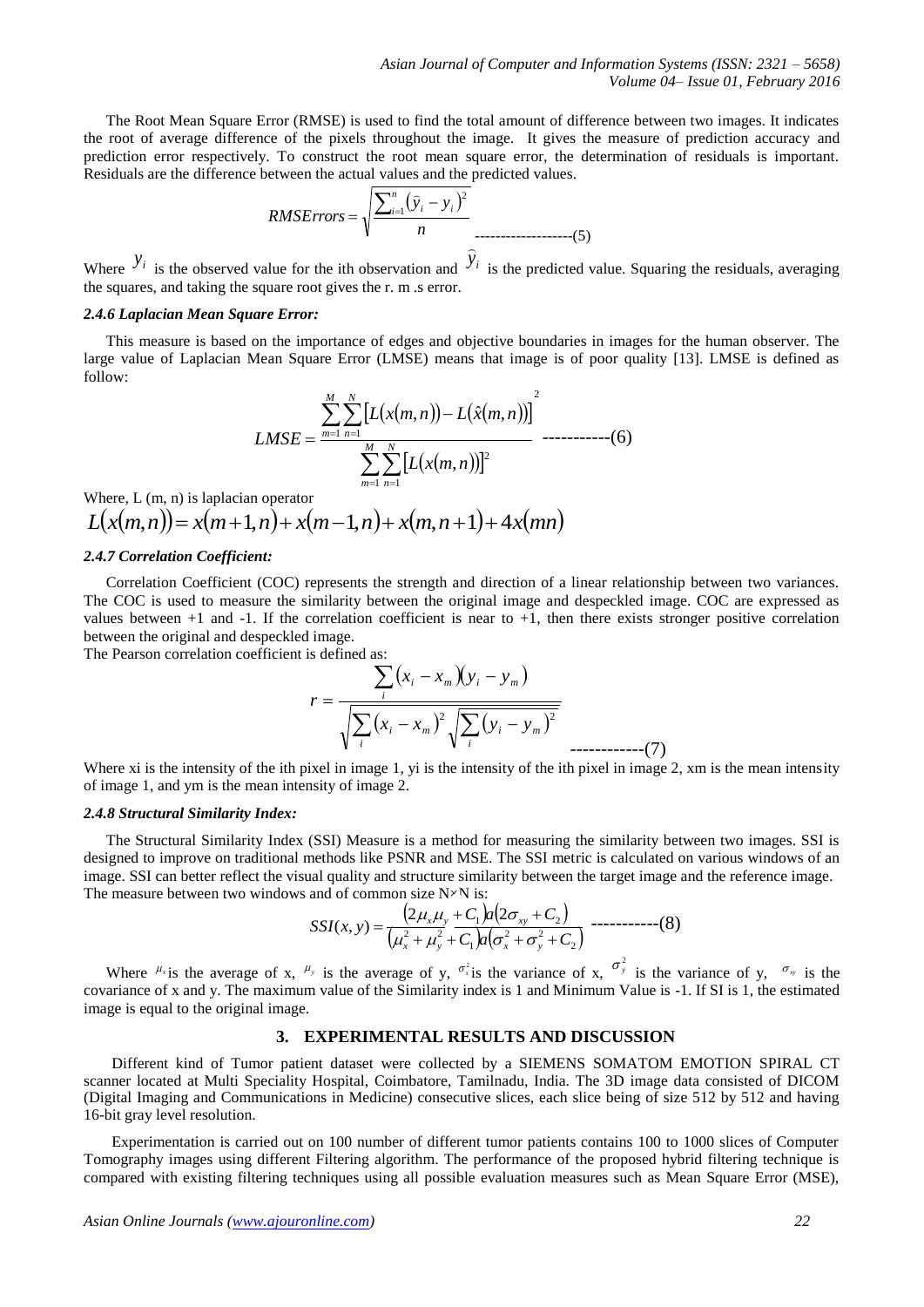Mean Absolute Error (MAE), Signal-to-noise ratio (SNR), Peak signal-to-noise ratio (PSNR), Root mean square error (RMSE), Laplacian Mean Square Error (LMSE), Correlation Coefficient (COC), Structural Similarity Index (SSI). In this paper we demonstrate the performances of Wavelet transform filtering, curvelet transform filtering and Hybrid filtering techniques are listed below.







**Figure 2:** Input image **Figure 3 (a):** Wavelet filter **Figure 3 (b):** Wavelet filter **Figure 3 (c):** Wavelet filter **Caussian noise Poisson noise Quantum noise** Quantum noise



**Figure 3 (d):** Wavelet filter **Figure 3 (e):** Wavelet filter Uniform noise Streak artifacts





**Figure 4 (a):** Curvelet Filter **Figure 4 (b):** Curvelet Filter **Figure 4 (c):** Curvelet Filter **Figure 4 (d):** Curvelet Filter



Gaussian noise Poisson noise Quantum noise Uniform noise







**Figure 4 (e):** Curvelet Filter Streak artifacts

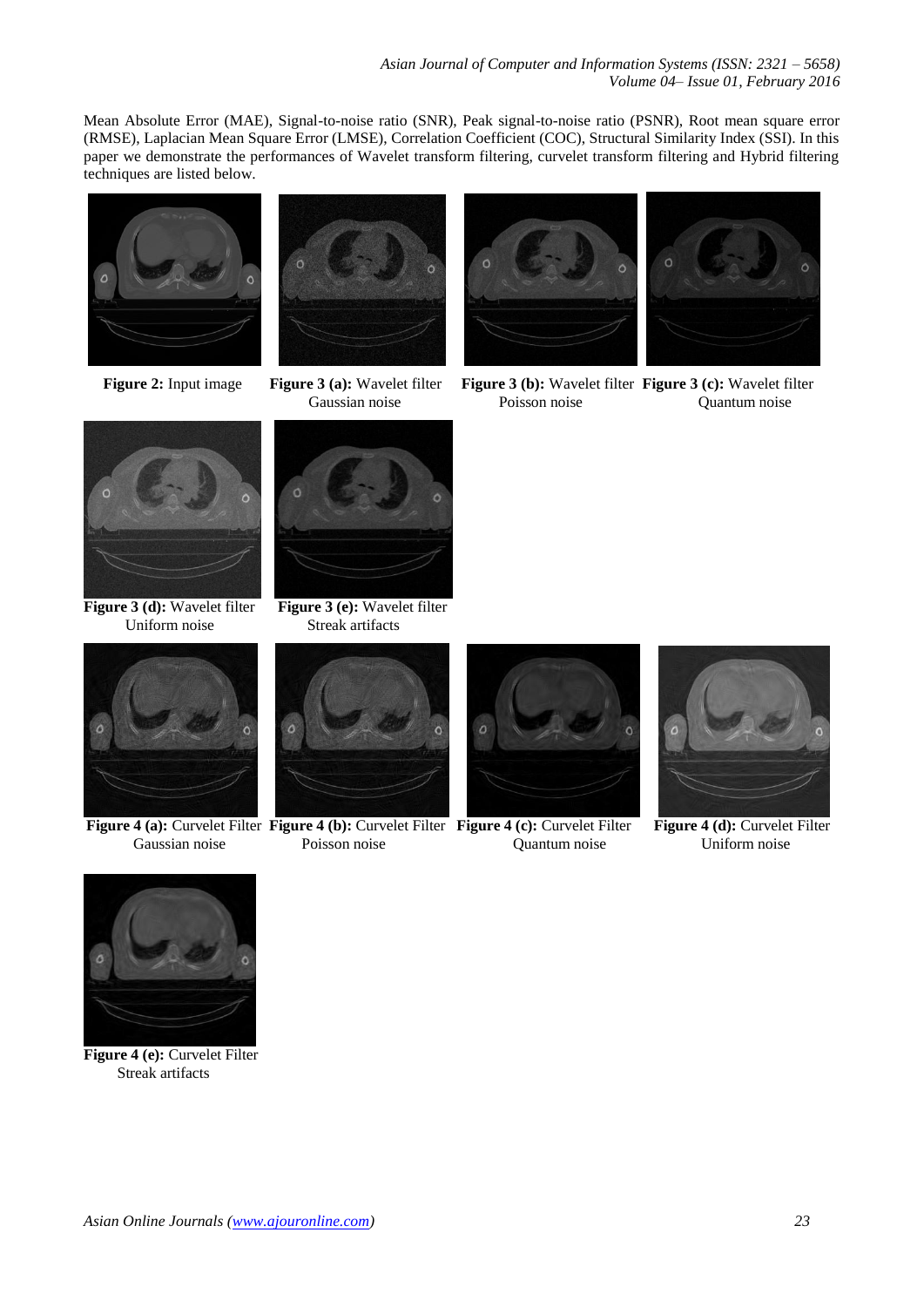

Figure 5 (a): Hybrid Filter



Gaussian noise Poisson noise Quantum noise



**Figure 5 (b):** Hybrid Filter **Figure 5 (c):** Hybrid Filter **Figure 5 (d):** Hybrid Filter **Poisson noise** Uniform noise





**Figure 5 (e):** Hybrid Filter Streak artifacts

| Table 1: Performance Analysis of wavelet, curvelet and hybrid filters |  |  |  |
|-----------------------------------------------------------------------|--|--|--|
|                                                                       |  |  |  |

| <b>Filtering</b>  | <b>Quantitative</b> | White        | <b>Poisson</b> | Quantum      | <b>Uniform</b> | <b>Streak</b>    |
|-------------------|---------------------|--------------|----------------|--------------|----------------|------------------|
| <b>Techniques</b> | <b>Metrics</b>      | Gaussian     | noise          | noise        | noise          | <b>Artifacts</b> |
|                   |                     | noise        |                |              |                |                  |
| Wavelet           | <b>MSE</b>          | $7.6633e+05$ | $5.0826e+05$   | $2.5315e+05$ | $1.6840e+06$   | $5.0247e+05$     |
| Transform         | <b>MAE</b>          | 40.2853      | 33.3877        | 25.5617      | 72.7741        | 33.2236          |
|                   | <b>SNR</b>          | 24.7116      | 25.4200        | 25.0461      | 24.5751        | 25.1183          |
|                   | <b>PSNR</b>         | 17.3036      | 18.1053        | 19.2127      | 14.7878        | 18.1160          |
|                   | <b>RMSE</b>         | 932.6065     | 698.5075       | 601.4246     | 1.829e+03      | 773.8052         |
|                   | <b>LMSE</b>         | 0.8856       | 0.8852         | 0.8848       | 0.8859         | 0.8850           |
|                   | COC                 | 0.8255       | 0.8647         | 0.8615       | 0.8550         | 0.8806           |
|                   | <b>SSI</b>          | 0.0167       | 0.5137         | 0.5347       | 0.0012         | 0.4133           |
| Curvelet          | <b>MSE</b>          | $5.2508e+04$ | $6.3381e+04$   | $4.0684e+04$ | $6.1605e+04$   | $6.3158e+04$     |
| Transform         | <b>MAE</b>          | 0.1562       | 1.0753         | 1.0956       | 0.0865         | 0.8112           |
|                   | <b>SNR</b>          | 0.1305       | 0.1256         | 0.1100       | 0.1422         | 0.0567           |
|                   | <b>PSNR</b>         | 23.1122      | 22.6602        | 23.5014      | 22.7421        | 22.6585          |
|                   | <b>RMSE</b>         | 251.1166     | 270.8454       | 224.2856     | 256.6921       | 271.2287         |
|                   | <b>LMSE</b>         | 0.1033       | 0.0236         | 0.0254       | 0.0239         | 0.0088           |
|                   | COC                 | 0.8334       | 0.8724         | 0.8713       | 0.8448         | 0.8823           |
|                   | SSI                 | 0.6118       | 0.7166         | 0.7139       | 0.6455         | 0.7317           |
| Hybrid            | <b>MSE</b>          | 5.5353e+04   | $6.4099e+0.5$  | $4.0387e+04$ | $6.6078e+04$   | $6.2674e+04$     |
| Filtering         | MAE                 | 0.1275       | 1.7432         | 1.6614       | 0.1732         | 1.5523           |
| Technique         | <b>SNR</b>          | 0.3628       | 0.2103         | 0.2541       | 0.1628         | 0.1756           |
|                   | <b>PSNR</b>         | 23.0764      | 22.6415        | 23.5033      | 22.5847        | 22.6812          |
|                   | <b>RMSE</b>         | 255.6112     | 276.0334       | 226.6062     | 279.5377       | 273.5227         |
|                   | <b>LMSE</b>         | 0.1396       | 0.0638         | 0.0652       | 0.0499         | 0.0209           |
|                   | COC                 | 0.8145       | 0.8531         | 0.8478       | 0.8367         | 0.8742           |
|                   | SSI                 | 0.5353       | 0.5438         | 0.5521       | 0.6086         | 0.5868           |

The above mentioned quantitative metrics have been considered to verify the performance of the proposed Hybrid filtering technique that is shown in Table.1. It shows that the value of MSE is low, SNR, PSNR is high, and SSI, COC, and QI gives between the ranges -1 to +1. Based on the experimental results indicates the proposed Hybrid filtering technique is good for noise removal. Experiments have been made with CT images of different patients and results are